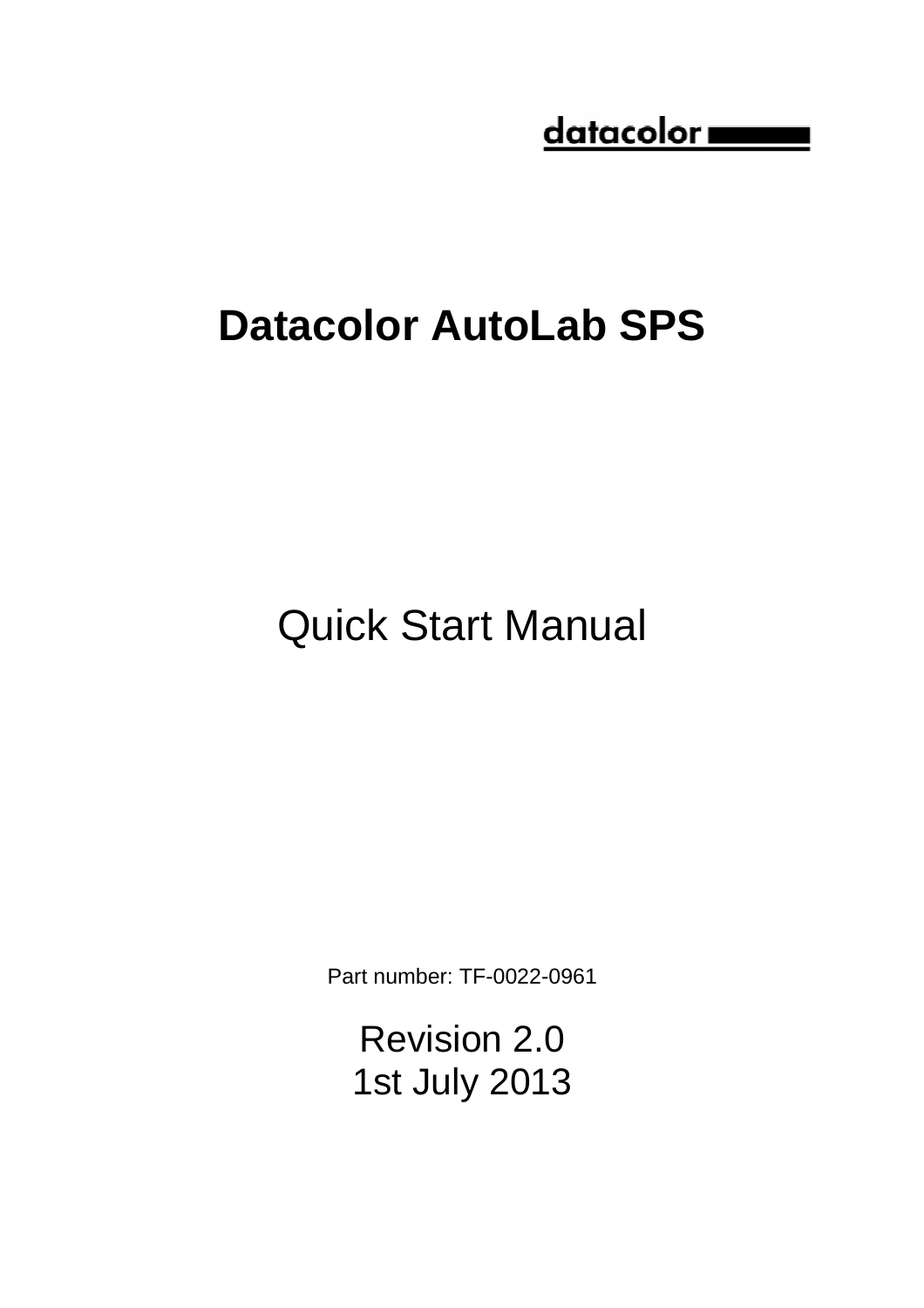Copyright 2007 Datacolor. All Rights Reserved. This material may not be reproduced or copied, in whole or in part, without the written permission of Datacolor.

Whilst every effort has been made to ensure the accuracy of this manual, Datacolor can accept no responsibility for any omissions or errors it may contain. Datacolor reserves the right to make improvements and/or changes in the product(s) features and specifications described in this manual at any time.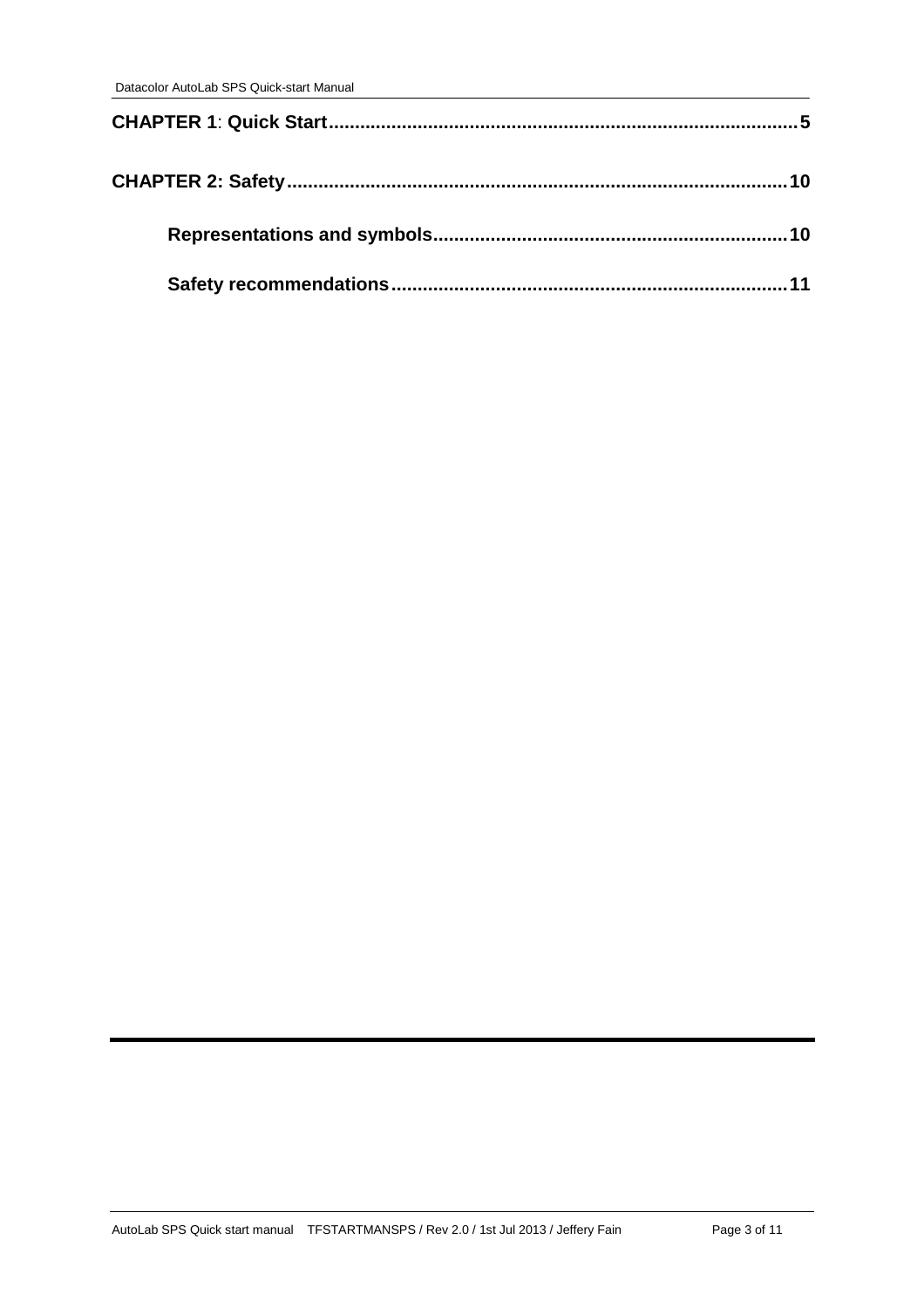## **Document version update log**

Revision 1

New document

Revision 2

Change figures of software operation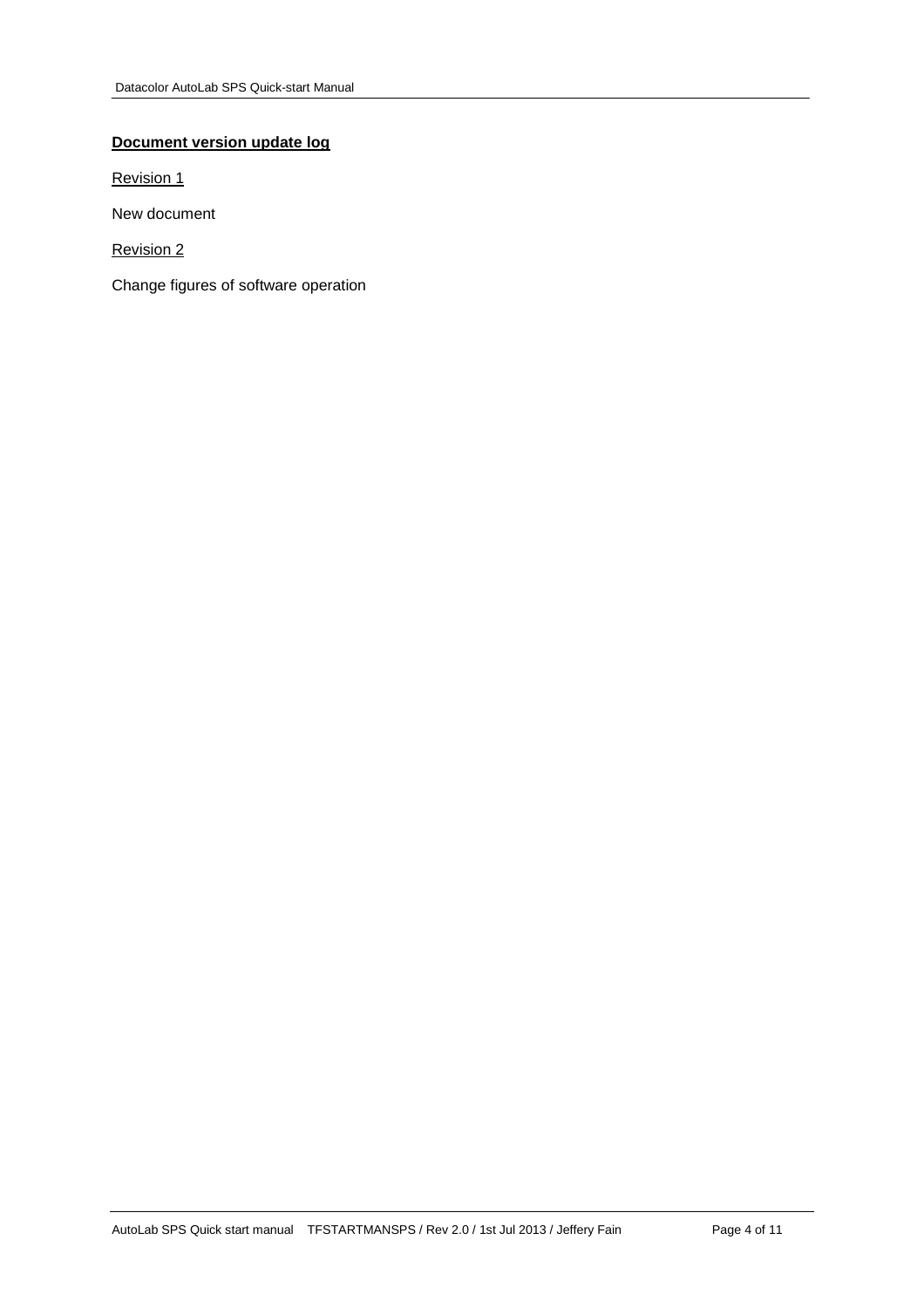# **CHAPTER 1**: **Quick Start**



**Step 1: Turn on the main power switch, and the "LED Display" will illuminate.**



**Step 2: Check if the "AUTO/MANUAL" button is on, if not, press it to switch it on.**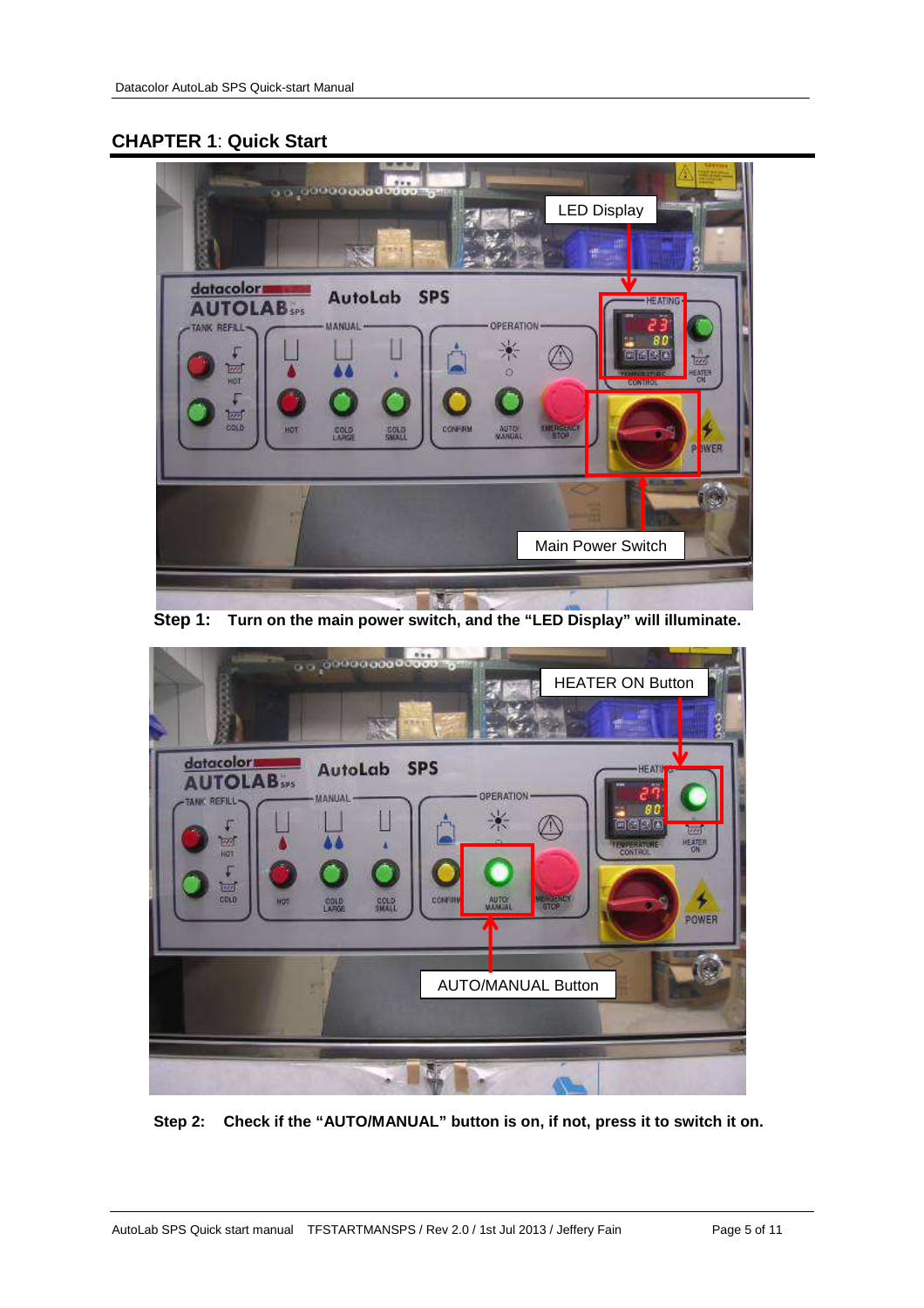

**Step 3: Make sure target temperature on controller is correct. If not, change it by following steps 4 to 6.** 

- **Step 4: Press the "SET" button once, the green LED display will flash.**
- **Step 5: Press up/down button to set target temperature.**
- **Step 6: Press "SET" again to finish temperature setting.**
- **Step 7: Check if the hot water tank is full.**
- **Step 8: Check if the "HEATER ON" button is on. If not, press it to switch it on.**
- **Step 9: Waiting until the actual temperature is same as target temperature shown on controller before stating making solution.**
- **Step 10: Start the SPS program to initialize the system.**

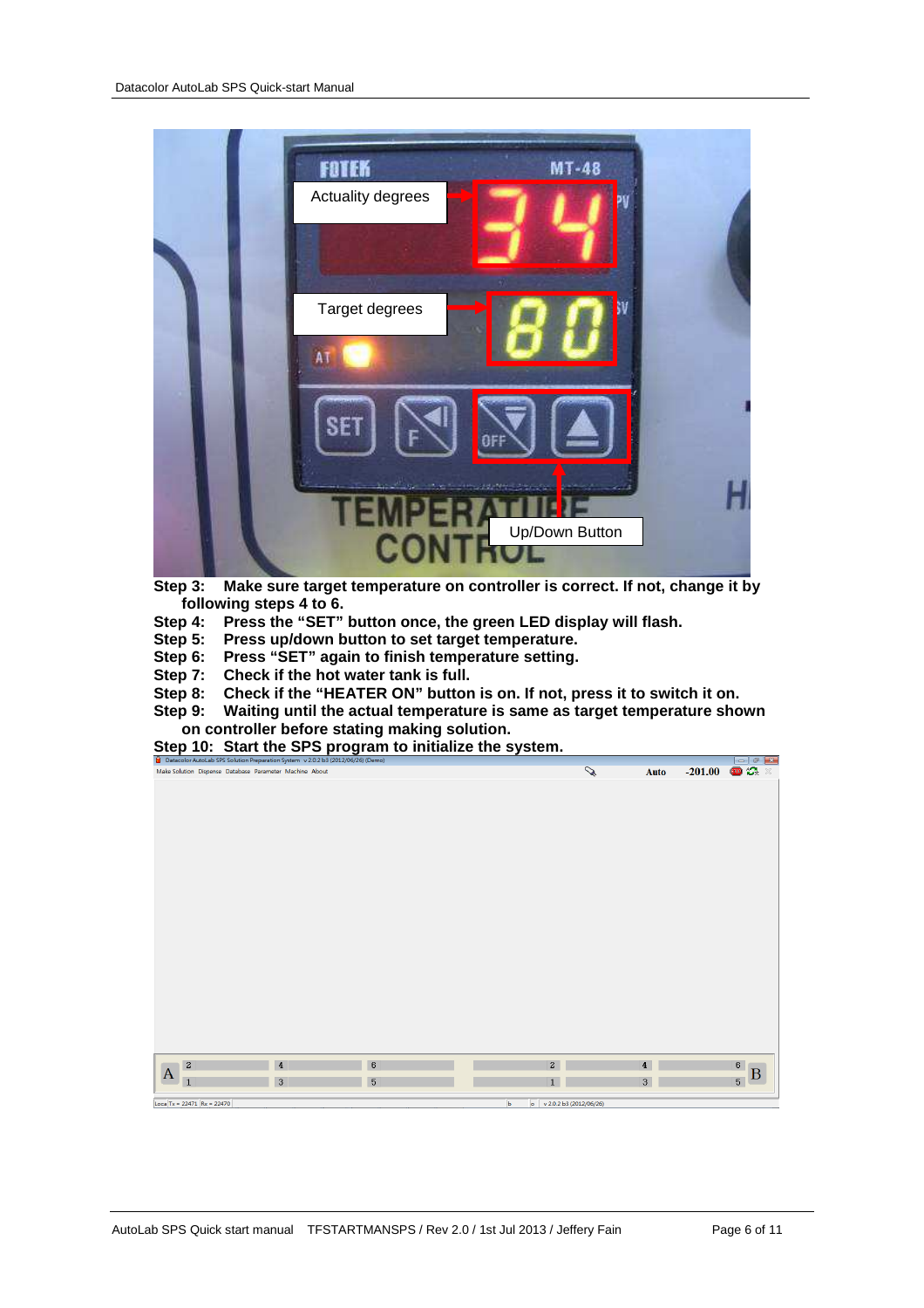|                  |                              | 0.00 TH OC 10 min 00.000 g to 0.1000. If OF 0 min 10 TH and got data from TH<br>Link SPS Solution database to DP solution database |                            |            |                 |                           | $\begin{array}{c c c c c c} \hline \multicolumn{3}{c }{\mathbf{C}} & \multicolumn{3}{c }{\mathbf{C}} & \multicolumn{3}{c }{\mathbf{X}} \end{array}$ |
|------------------|------------------------------|------------------------------------------------------------------------------------------------------------------------------------|----------------------------|------------|-----------------|---------------------------|-----------------------------------------------------------------------------------------------------------------------------------------------------|
|                  | <b>Machine/Database Link</b> |                                                                                                                                    |                            |            |                 |                           | <b>Test Connect</b>                                                                                                                                 |
|                  | <b>Link Setting</b>          | Server Name                                                                                                                        | <b>Authentication Mode</b> | Login Name | Password        | <b>Server Link Status</b> | <b>Database Link Status</b>                                                                                                                         |
|                  | <b>YES</b>                   | <b>ISQLEXPRESS</b>                                                                                                                 | <b>SQL</b> Authentication  | sa         | ********        | (Linked)                  | (Linked)                                                                                                                                            |
| $\overline{2}$   | <b>NO</b>                    |                                                                                                                                    | <b>SQL Authentication</b>  | sa         | ********        | --------                  | --------                                                                                                                                            |
| 3                | <b>NO</b>                    |                                                                                                                                    | <b>SQL Authentication</b>  | sa         | ********        | -------                   | --------                                                                                                                                            |
| 4                | <b>NO</b>                    |                                                                                                                                    | <b>SQL Authentication</b>  | sa         | ********        |                           | ------                                                                                                                                              |
| 5                | <b>NO</b>                    |                                                                                                                                    | <b>SQL Authentication</b>  | sa         | ********        | -------                   | -------                                                                                                                                             |
| $\overline{6}$   | <b>NO</b>                    |                                                                                                                                    | <b>SQL Authentication</b>  | sa         | ********        | --------                  | --------                                                                                                                                            |
| 7                | <b>NO</b>                    |                                                                                                                                    | <b>SQL Authentication</b>  | sa         | ********        | --------                  | --------                                                                                                                                            |
| $\boldsymbol{8}$ | <b>NO</b>                    |                                                                                                                                    | <b>SQL Authentication</b>  | sa         | <b>RAARRAAR</b> | -------                   | -------                                                                                                                                             |
| 9                | <b>NO</b>                    |                                                                                                                                    | <b>SQL Authentication</b>  | sa         | ********        | -------                   | -------                                                                                                                                             |
|                  | $\leftarrow$                 |                                                                                                                                    |                            |            |                 |                           | $\blacktriangleright$                                                                                                                               |
|                  | <b>Toggle Link</b>           | <b>Server Name</b>                                                                                                                 | Authen, Mode               | Login Name | Password        | Cancel                    | Save                                                                                                                                                |

## **Step 11: Go to link setting to check if SPS link to TF and get data from TF.**

### **Step 12: Go to DP Database-> Process for defining a make solution process.**

| <b>DP LA600</b>                                                                                                                                                                                                                                                                                                                                                                                                                                                                                                                                                                     |                                                                                                                                |                                       |
|-------------------------------------------------------------------------------------------------------------------------------------------------------------------------------------------------------------------------------------------------------------------------------------------------------------------------------------------------------------------------------------------------------------------------------------------------------------------------------------------------------------------------------------------------------------------------------------|--------------------------------------------------------------------------------------------------------------------------------|---------------------------------------|
| File Batch/Recipe Database Utility Parameters Configuration About                                                                                                                                                                                                                                                                                                                                                                                                                                                                                                                   |                                                                                                                                | 13 ※<br>F<br>User A<br>$\overline{1}$ |
| Process                                                                                                                                                                                                                                                                                                                                                                                                                                                                                                                                                                             |                                                                                                                                |                                       |
| $\blacksquare$ New<br>Process code<br>$\begin{array}{c c}\n\bullet \\ \hline\n\bullet\n\end{array}$<br>$\begin{tabular}{ c c } \hline \multicolumn{3}{ c }{\textbf{Del}}\\ \hline \multicolumn{3}{ c }{\textbf{Del}}\\ \hline \multicolumn{3}{ c }{\textbf{Del}}\\ \hline \multicolumn{3}{ c }{\textbf{Del}}\\ \hline \multicolumn{3}{ c }{\textbf{Del}}\\ \hline \multicolumn{3}{ c }{\textbf{Del}}\\ \hline \multicolumn{3}{ c }{\textbf{Del}}\\ \hline \multicolumn{3}{ c }{\textbf{Del}}\\ \hline \multicolumn{3}{ c }{\textbf{Del}}\\ \hline \multicolumn{3}{ c }{\textbf{Del$ | Available steps<br>Add Raw Dye<br>Add Chemical<br>Add Warm Water<br>Add Cold Water<br>Add Hot Water<br>Mix Time<br>$\, < \, <$ |                                       |
|                                                                                                                                                                                                                                                                                                                                                                                                                                                                                                                                                                                     |                                                                                                                                |                                       |
| Total: 3<br>Process code                                                                                                                                                                                                                                                                                                                                                                                                                                                                                                                                                            | <b>Ⅳ</b> Keep previous                                                                                                         |                                       |
| A01                                                                                                                                                                                                                                                                                                                                                                                                                                                                                                                                                                                 |                                                                                                                                |                                       |
| A02                                                                                                                                                                                                                                                                                                                                                                                                                                                                                                                                                                                 |                                                                                                                                |                                       |
| <b>DILUTE</b>                                                                                                                                                                                                                                                                                                                                                                                                                                                                                                                                                                       |                                                                                                                                |                                       |
|                                                                                                                                                                                                                                                                                                                                                                                                                                                                                                                                                                                     |                                                                                                                                |                                       |
|                                                                                                                                                                                                                                                                                                                                                                                                                                                                                                                                                                                     |                                                                                                                                |                                       |
|                                                                                                                                                                                                                                                                                                                                                                                                                                                                                                                                                                                     |                                                                                                                                |                                       |
|                                                                                                                                                                                                                                                                                                                                                                                                                                                                                                                                                                                     |                                                                                                                                |                                       |
|                                                                                                                                                                                                                                                                                                                                                                                                                                                                                                                                                                                     |                                                                                                                                |                                       |
|                                                                                                                                                                                                                                                                                                                                                                                                                                                                                                                                                                                     |                                                                                                                                |                                       |
|                                                                                                                                                                                                                                                                                                                                                                                                                                                                                                                                                                                     |                                                                                                                                |                                       |
|                                                                                                                                                                                                                                                                                                                                                                                                                                                                                                                                                                                     |                                                                                                                                |                                       |
|                                                                                                                                                                                                                                                                                                                                                                                                                                                                                                                                                                                     |                                                                                                                                |                                       |
| Delete<br>Save                                                                                                                                                                                                                                                                                                                                                                                                                                                                                                                                                                      | Print<br>Refresh<br>Preview                                                                                                    |                                       |
|                                                                                                                                                                                                                                                                                                                                                                                                                                                                                                                                                                                     |                                                                                                                                |                                       |
| $\Box$                                                                                                                                                                                                                                                                                                                                                                                                                                                                                                                                                                              | V202h3<br>$(2012/9/310-31.45)$                                                                                                 |                                       |

#### **Step 13: Go to DP Database-> Solution to set up process, amount to make and fill up use hot water.**

| File                     | Batch/Recipe Database Utility Parameters Configuration About |               |                      |                   |                                  |                        |
|--------------------------|--------------------------------------------------------------|---------------|----------------------|-------------------|----------------------------------|------------------------|
| <b>Solution</b>          |                                                              |               |                      |                   |                                  |                        |
| C Main Bottle            | $\bigcirc$ Valve                                             |               | C Valve Paste        | C External Bottle | Bottle Range:                    | 80<br>---              |
| Bottle no.               |                                                              | <b>Modify</b> | Specific gravity     |                   | <b>Warning level</b>             | 200.00                 |
| Product code             | <b>P001</b>                                                  |               | <b>Strength</b>      | 100.00            | <b>Check Level</b>               | Yes                    |
| Product name             | Dianix Yellow AC-E NEW                                       |               | <b>High priority</b> | lNo.              | Product form                     | <b>Title</b>           |
| Solution conc.           | 0.15000                                                      |               | <b>Rinse</b>         | Low               | Fill up use hot water            | <b>INo</b>             |
| <b>Contract Contract</b> |                                                              |               | Pull speed           | Normal            |                                  |                        |
| Default process          | A01                                                          |               | Lifetime (hr)        | 72                | <b>Dispense Method</b>           | Gravimetric            |
| Dilute process           |                                                              |               | Check Lifetime       | <b>Von</b>        | Gravimetric dispensing tolerance |                        |
| Dilute from              |                                                              |               | Amount to make       | 800.00            | 0.02 <br>q                       | $\sigma$<br> 0.30<br>% |
|                          |                                                              |               |                      |                   | Approach accuracy                | Yes<br>▸               |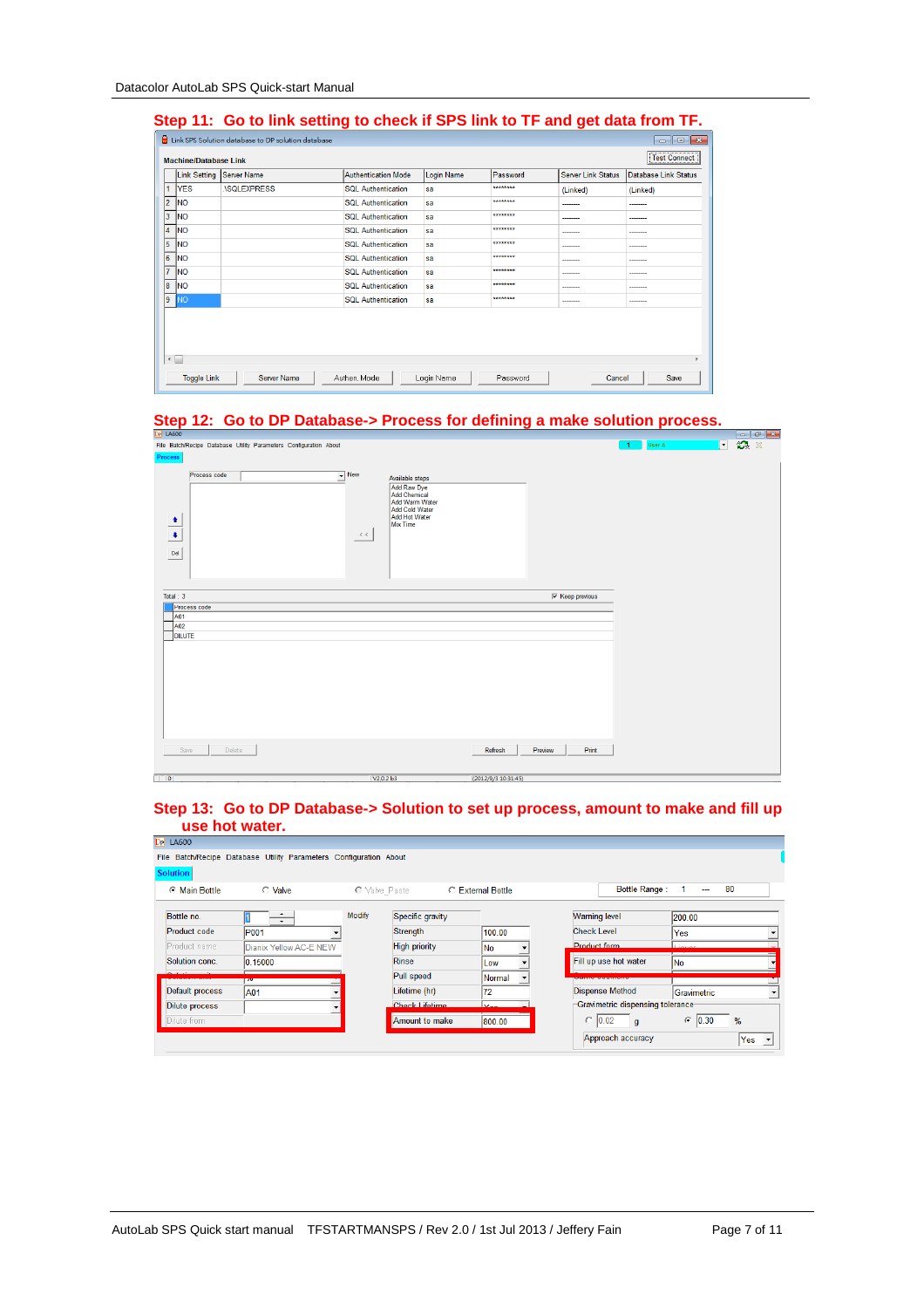#### **Step 14: Go SPS Make Solution-> All Bottle List to select the bottle what you want to make solution. Double click on the bottle for starting to make the selected solution.**

| Datacolor AutoLab SPS Solution Preparation System v 2.0.2 b3 (2012/06/26) (Demo) |              |                |                         |                      | $\sim$ $\sigma$ $\sim$           |
|----------------------------------------------------------------------------------|--------------|----------------|-------------------------|----------------------|----------------------------------|
| Make Solution Dispense Database Parameter Machine About                          |              |                |                         | ⇘<br>Auto            | ● 设 ※<br>$-201.00$               |
| <b>All Bottle List</b>                                                           |              |                |                         |                      |                                  |
| Machine Code<br><b>Bottle Range</b><br>$\mathbb{S}$<br>$ 001 - 160 $<br>٠        | $\star$      |                |                         | 80<br>48<br>64<br>72 | 16<br>40                         |
| <b>C</b> All Bottles<br>C Normal Bottles                                         |              |                |                         |                      |                                  |
| Pre-Caution 0<br><b>Below Warning Leve</b>                                       | $\mathbf{q}$ |                |                         | 63<br>55<br>79       | 23<br>39<br>15                   |
|                                                                                  | hr           | <b>Select</b>  |                         |                      |                                  |
| Bottle No.                                                                       |              |                |                         | 78<br>62<br>70<br>46 | $\overline{22}$                  |
| Product Code                                                                     |              | Solution       |                         |                      |                                  |
| Product Name                                                                     |              |                |                         |                      |                                  |
| Concentration                                                                    | gpl          |                |                         |                      |                                  |
| <b>Process Code</b>                                                              |              |                |                         | 76<br>68<br>44       | 36<br>20<br>$\overline{4}$       |
| <b>Dilute Process Code</b>                                                       |              |                |                         |                      |                                  |
| <b>Dilute From</b>                                                               |              |                |                         |                      |                                  |
| <b>Specific Gravity</b>                                                          |              |                |                         | 75<br>51<br>67<br>43 | 35<br>19<br>11<br>$\overline{3}$ |
| <b>Amount to Make</b>                                                            | $\mathbf{g}$ |                |                         |                      |                                  |
| Life Time                                                                        | hr           |                |                         | 66<br>74<br>58<br>42 | 34<br>10<br>$\overline{2}$       |
| <b>Safety Stock</b>                                                              | $\mathbf{g}$ |                |                         |                      | 18                               |
| <b>Stock</b>                                                                     | $\mathbf{g}$ |                |                         |                      |                                  |
| <b>Life Time Remaining</b>                                                       | hr           |                | 81                      | 73<br>57             |                                  |
|                                                                                  |              |                |                         |                      |                                  |
| $\boldsymbol{z}$<br>$\boldsymbol{4}$                                             |              | $6\phantom{1}$ | $\overline{\mathbf{z}}$ | 4                    | 6                                |
| A<br>$\vert$ 1<br>$\overline{3}$                                                 |              | $\overline{5}$ | $\mathbf{1}$            | 3                    | B<br>$\overline{5}$              |
|                                                                                  |              |                |                         |                      |                                  |

#### **Step 15: Or go to SPS Make Solution-> Make Solution to key in a bottle number to make a solution.**

| <b>Make Solution</b>      |                |                          |                            |              | C Raw Dye      | $\bullet$ Dilute |             |
|---------------------------|----------------|--------------------------|----------------------------|--------------|----------------|------------------|-------------|
| Machine No.               | 1              | $\overline{\phantom{a}}$ | <b>Product Code</b>        |              |                |                  |             |
| <b>Bottle No.</b>         |                |                          | <b>Product Name</b>        |              |                |                  |             |
| <b>Total</b>              |                |                          |                            |              |                |                  |             |
| Concentration             |                | gpl                      | <b>Specific Gravity</b>    |              |                |                  |             |
|                           |                |                          | Life Time                  | hr           |                |                  |             |
|                           |                |                          |                            |              |                |                  |             |
|                           |                |                          |                            |              |                |                  |             |
|                           |                |                          |                            |              |                |                  |             |
|                           |                |                          |                            |              |                |                  |             |
|                           |                |                          | Please Input Bottle number |              |                |                  |             |
|                           |                |                          |                            |              |                |                  |             |
|                           |                |                          |                            |              |                |                  |             |
|                           |                |                          |                            |              |                |                  |             |
|                           |                |                          |                            |              |                |                  |             |
|                           |                |                          |                            |              |                |                  |             |
|                           |                |                          |                            |              |                |                  |             |
|                           |                |                          |                            |              |                |                  |             |
|                           |                |                          |                            |              |                |                  |             |
| $-201.00$<br>oo TARE oo   |                |                          |                            |              |                |                  |             |
|                           |                |                          |                            |              |                |                  |             |
|                           |                |                          |                            |              |                |                  |             |
|                           |                |                          |                            |              |                |                  |             |
| $\boldsymbol{2}$<br>$A_1$ | $\overline{4}$ |                          | $\,6$                      | $\mathbf{z}$ | $\overline{4}$ |                  | $\,$ 6 $\,$ |

**Step 16: Once solution to be made has been selected, place empty bottle on the scale platform.**

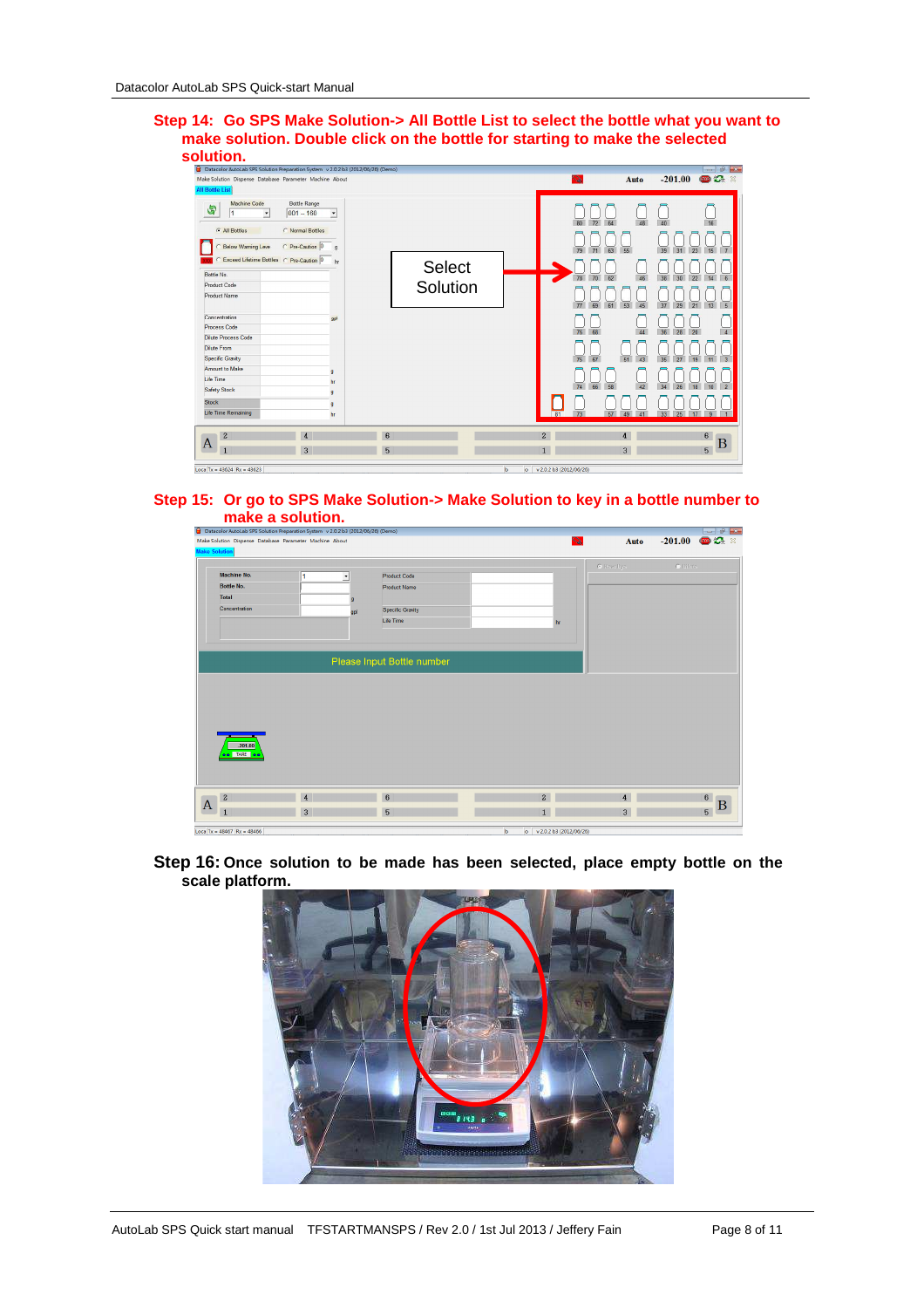## **Step 17: Follow the on-screen messages to complete making the solution.**

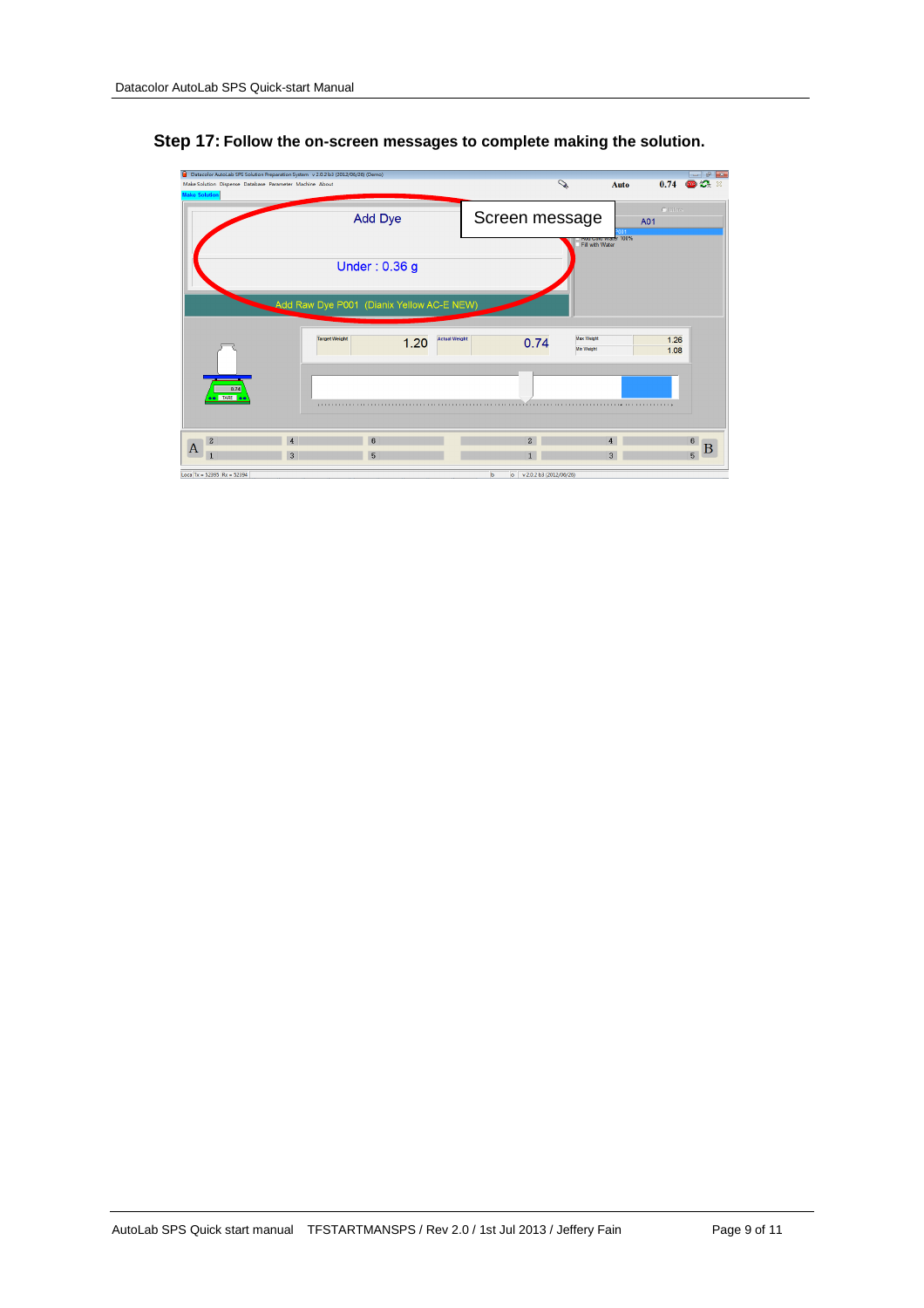## **CHAPTER 2: Safety**